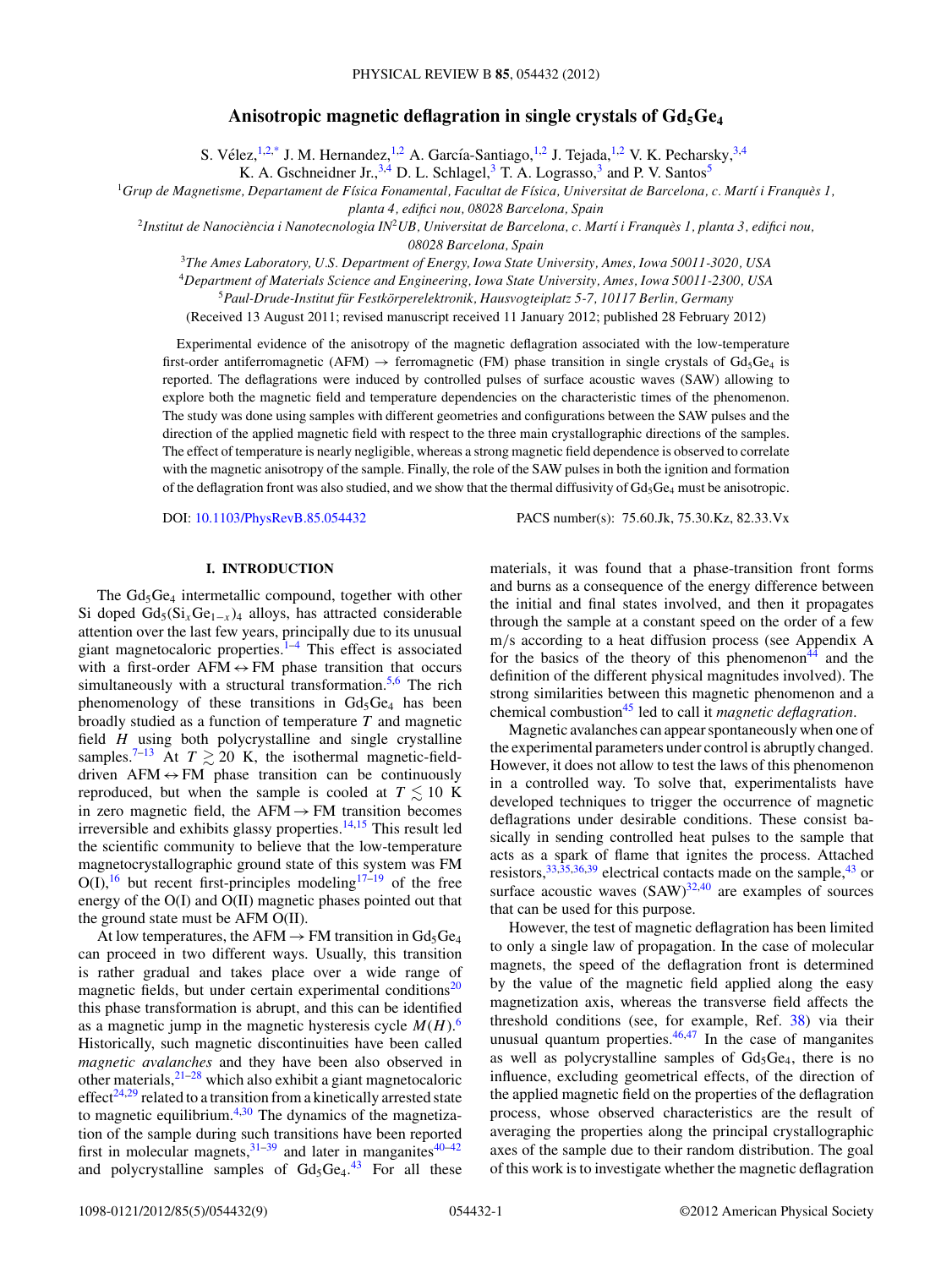<span id="page-1-0"></span>in single crystals of  $Gd_5Ge_4$  is anisotropic, and what is the role of each crystallographic axis in both the formation and propagation of the deflagration front.

### **II. EXPERIMENTAL SET-UP**

A large (diameter ∼4 mm, length ∼40 mm) single crystal of  $Gd_5Ge_4$  was grown using the triarc technique.<sup>48</sup> The Gd metal used to prepare the stoichiometric polycrystalline charge weighing 20 g total was prepared by the Materials Preparation Center of the Ames Laboratory, $49$  and it was at least 99.99 wt.% pure with respect to all other elements in the periodic table. The Ge was purchased from Meldform Metals, and it was 99.999 wt.% pure. The as-grown single crystal was oriented using backscatter Laue technique. Two different single crystals of  $Gd_5Ge_4$  used in this work were cut from a larger single crystal using spark erosion. Their dimensions referred to the crystallographic directions *a*, *b*, and *c*, were respectively  $1.17 \times 2.45 \times 1.04$  mm<sup>3</sup> for sample 1 and  $2.40 \times 1.29 \times 1.07$  mm<sup>3</sup> for sample 2.

Figure 1 shows the schematic of the experimental setup used in our measurements. The  $Gd_5Ge_4$  samples were mounted using nonmagnetic commercial silicon grease on a piezoelectric device [see Fig.  $1(a)$ ] specially designed to send SAW pulses to the sample. The excitation spectrum of SAW modes with this system is basically determined by the resonances of the interdigital transducer (IDT), whose values are multiple harmonics of a fundamental frequency  $f_0 \approx 111$  MHz (see,



FIG. 1. (Color online) Experimental setup. (a) Schematic of the piezoeletric device used; object 1 is a coaxial cable, 2 is the conducting stripes,  $3$  is IDT,  $4$  is LiNbO<sub>3</sub>, and  $5$  is a single crystalline sample of  $Gd_5Ge_4$ . (b) View of the spatial distribution of the piezoelectric setup inside the SQUID magnetometer; object 1 is a coaxial cable, 2 is a piezoelectric setup, 3 is a sample holder, 4 is the superconducting coils for the magnetic field generation, and 5 is the magnetometer's pickup coils.

for example, Refs. [32,](#page-7-0) [40,](#page-8-0) and [50](#page-8-0) for more details). The device is placed inside a commercial superconducting quantum interference device (SQUID) magnetometer [see Fig.  $1(b)$ ] able to measure at temperatures down to 1.8 K in magnetic fields up to 5 T. The microwaves for the SAW generation were transported from an external commercial Agilent signal generator to the IDT placed inside the cryostat by means of a coaxial wire that introduces an attenuation smaller than 10 dB.

The SAW pulse induced in the IDT propagates along the length of the piezoelectric substrate made of  $LiNbO<sub>3</sub>$ . The crystallinity of the substrate, together with the geometry of the device, provides an amplitude profile of the SAW oscillations in the *XZ* plane, being therefore the direction of oscillation of the SAW waves out of plane, that is parallel to the *y* direction [see Fig.  $1(a)$  for the definition of the axes]. Since *z* is the largest side of the LiNbO<sub>3</sub> crystal and  $x$  is the perpendicular direction, the amplitude profile of the SAW can be considered practically independent of *z*, but it depends on *x* having a maximum at  $x = 0$  (that is, the position of the center of the IDT, see, for example, Ref. [51](#page-8-0) and references therein, for more details). When desirable experimental conditions (a specific combination of *T* and *H*) are reached and stable, a controlled SAW pulse is delivered to ignite the magnetic deflagration process in the  $Gd_5Ge_4$  sample.

The magnetic field was always applied along the *z* direction of the sample holder [as shown in Fig.  $1(b)$ ], and the piezoelectric setup was placed inside the pick-up coils of the magnetometer. Two different techniques have been used to obtain magnetic measurements with this system. The first, which is the typical mode, consists in taking dc magnetic measurements by moving the sample through the pickup coils. It allows one to obtain the absolute magnetic moment of a given sample with a very high precision. This technique has been used to characterize the magnetic properties of the samples, and to verify their magnetic state before and after each induced deflagration. The limitation of this mode is the time it takes to perform each measurement, which is approximately 30 seconds. The second method consists in measuring directly the voltage from the SQUID voltmeter, *V* , without requiring any motion of the sample. Placing the center of the sample in the middle of the inner coils [as shown in Fig.  $1(b)$ , where the sensitivity of the system is maximum, the voltage drop recorded is directly related to the magnetic state of the sample (i.e.,  $\Delta V \propto \Delta M$ ). This technique allows to monitor fast magnetic changes with a time-resolution better than 0.01 ms, so that we can measure the time evolution of the magnetization of the sample during a magnetic deflagration process.

Each single crystal has been studied under different sample/setup configurations to elucidate the role of each crystallographic axis on the properties of the deflagration phenomenon. Due to geometrical restrictions, four different configurations were available to be explored for each sample. When the magnetic field is applied along the longest side of the crystal, the SAW pulse can be applied to either of the two shorter sides. On the other hand, if the applied field is along one of the shorter directions, the SAW pulse can be applied parallel to the other short side. We will refer to each sample configuration using the following notation:  $S_i(x, y, z)$ , where *i* denotes the sample number, and *x*, *y*, and *z* correspond to the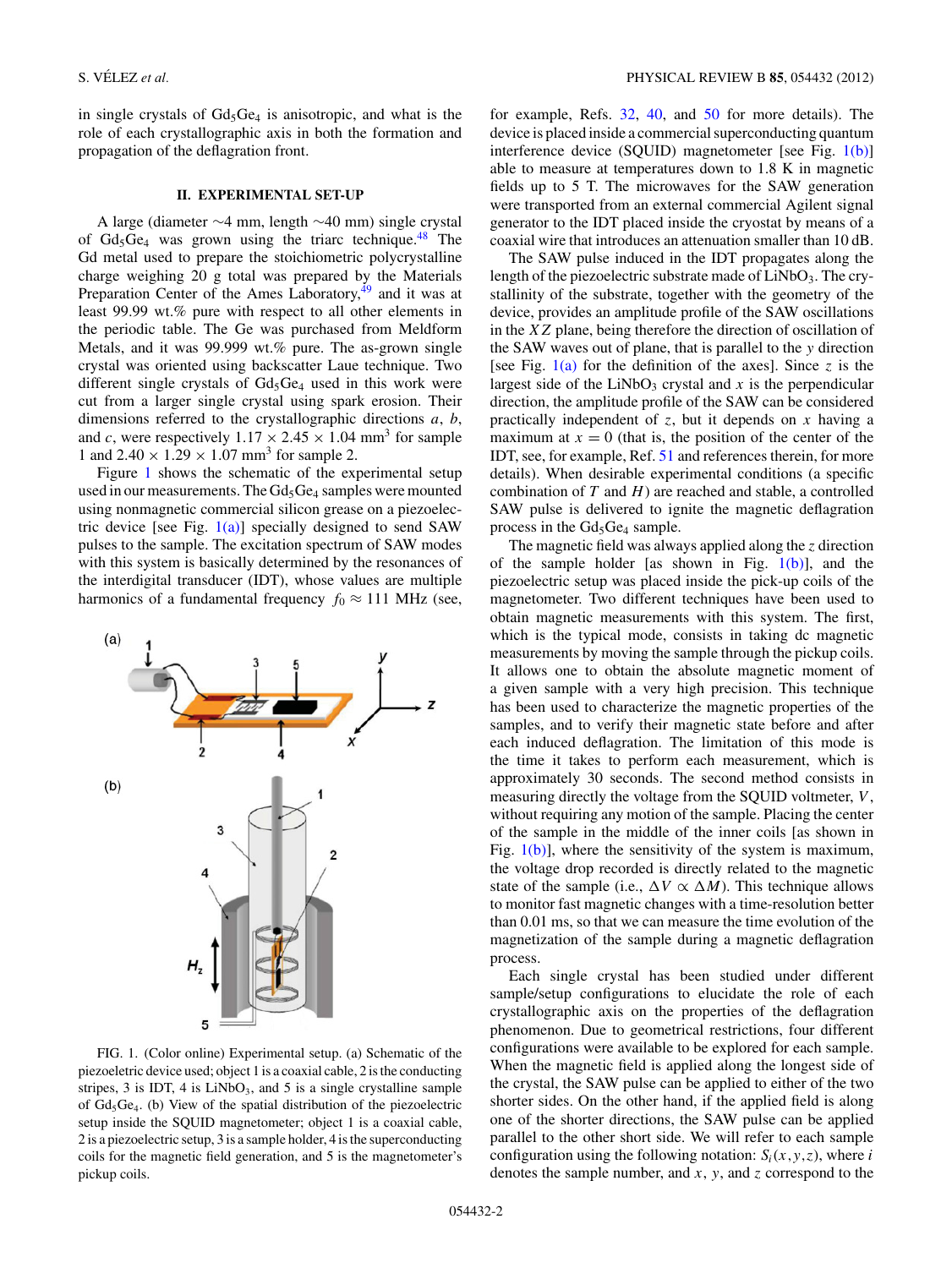<span id="page-2-0"></span>orientation of each crystallographic axis of the sample with respect to the coordinate system of the sample holder shown in Fig. [1\(a\).](#page-1-0) For example,  $S_2(a, b, c)$  refers to sample 2 with its *a* axis parallel to the *x* direction of the sample holder, *b* axis parallel to the *y* direction, and *c* axis parallel to the *z* direction, which is the direction of the magnetic field vector.

### **III. RESULTS**

Direct current (dc) magnetic measurements of the fielddriven AFM  $\rightarrow$  FM transition at low temperatures were carried out for each configuration after each sample had been first zero-field cooled (ZFC) from  $T = 50$  K. Figure 2 shows the  $AFM \rightarrow FM$  transformation and the subsequent removal of the magnetic field in the FM state obtained at 2 K for each independent crystallographic axis using sample 1. The same results were obtained for sample 2, but these are not shown here for brevity. As the magnetic field is increased from zero, the linear slope of the  $M(H)$  curves (note that the observed step around  $H \sim 8$  kOe when the magnetic field is applied along the *c* axis is associated with the spin-flop transition)<sup>[8](#page-7-0)</sup> suggest that the initial state of the sample is purely AFM, and it remains unchanged, until a direction-specific critical magnetic field, *Hc*, is reached, whose values at 2 K are 28, 23, and 26 kOe for the *a*, *b*, and *c* crystallographic axis, respectively. Above it, the AFM  $\rightarrow$  FM transformation is quite gradual, and it takes place over a field range  $\Delta H \sim 4$  kOe. The inset of Fig. 2 shows the fraction  $n_{AFM}(H)$  of metastable AFM spins around the transition. At higher temperatures, the critical field  $H_c(T)$ decreases with the rate of  $dH_c/dT \approx -1.5$  kOe/K in the range 2–8 K. All these results are in agreement with previous data reported for single crystalline  $Gd_5Ge_4$  samples.<sup>11</sup>

After every crystallographic axis had been magnetically characterized, we proceeded to perform the deflagration experiments on each sample. The two control variables were the initial temperature,  $T_0$ , and the applied magnetic field



FIG. 2. (Color online) Magnetic anisotropy of the field-driven  $AFM \rightarrow FM$  transition and the subsequent removal of the applied magnetic field measured at 2 K after sample 1 had been first ZFC from  $T = 50$  K. The inset shows the magnetic-field dependence of the fraction of metastable AFM spins,  $n_{AFM}$ , around the magnetocrystallographic transition.



FIG. 3. (Color online) Normalized time evolution of the change in the magnetization of the sample,  $\Delta M(t)/\Delta M_T$ , in the case of  $S_1(c,a,b)$  for different ignition fields  $H_{ig}$  at  $T_0 = 2$  K at which a magnetic deflagration was observed. From right (red) to left (blue), the signals correspond to the data obtained for the values explored from  $H_{ig} = 16.5$  to 22.0 kOe in steps of 0.5 kOe. For each measurement, the sample was first ZFC from  $T = 50$  K, and then a  $H_{ig}$  was applied. After that, a SAW pulse of 100 ms width was delivered at  $t = 0$ . The inset shows how the  $t_d$  and  $t_{ig}$  values are obtained from a given signal. The example corresponds to the occurrence of magnetic deflagration at  $H_{ig} = 20$  kOe. The diagonal dotted line is a guide to the eye to illustrate the linear evolution of  $\Delta M(t)/\Delta M_T$  in the middle part of the avalanche process.

for the ignition, *H*ig. For each deflagration measurement, the sample was first ZFC from  $T = 50$  K to the desired  $T_0$  value. After that, the applied magnetic field was increased slowly to a selected ignition field  $H_{ig} \lesssim H_c$ , and then a SAW pulse of 100 ms width and 16 dBm was delivered. As a consequence of the pulse, the sample was driven out of the initial equilibrium and for a certain range of experimental  $T_0$  and  $H_{i\varrho}$  conditions, a magnetic deflagration was induced. The time evolution of the change in the magnetization of the sample,  $\Delta M(t)$ , was recorded from the SQUID voltmeter, where  $t = 0$  corresponds to the delivery of the SAW pulse.

Figure 3(a) shows the resulting  $\Delta M(t)$  recorded for the  $S_1(c,a,b)$  configuration at  $T_0 = 2$  K in the range of ignition fields ( $H_{\text{ig}} \sim 16.5-22.0$  kOe) at which the occurrence of magnetic deflagration was identified and the initial value of  $n_{AFM}$  was kept close to one. The data were normalized to the total magnetic drop observed for each case,  $\Delta M_T$ , which corresponds to the variation of *M* when the spins of the sample change from the AFM state to the full FM state. This was confirmed from dc magnetic measurements taken before and after each SAW pulse was delivered. For  $H_{ig} < 16.5$  kOe, the same kind of measurements revealed that no more than  $~\sim$ 10% of the spins of the sample become FM (not shown for simplicity). Moreover, the fraction of transformed spins decreases with decreasing *H*ig. The abrupt change with *H*ig of the number of spins that transforms is a typical feature that shows the self-maintenance of the deflagration process that utilizes the energy of the metastable spins for the occurrence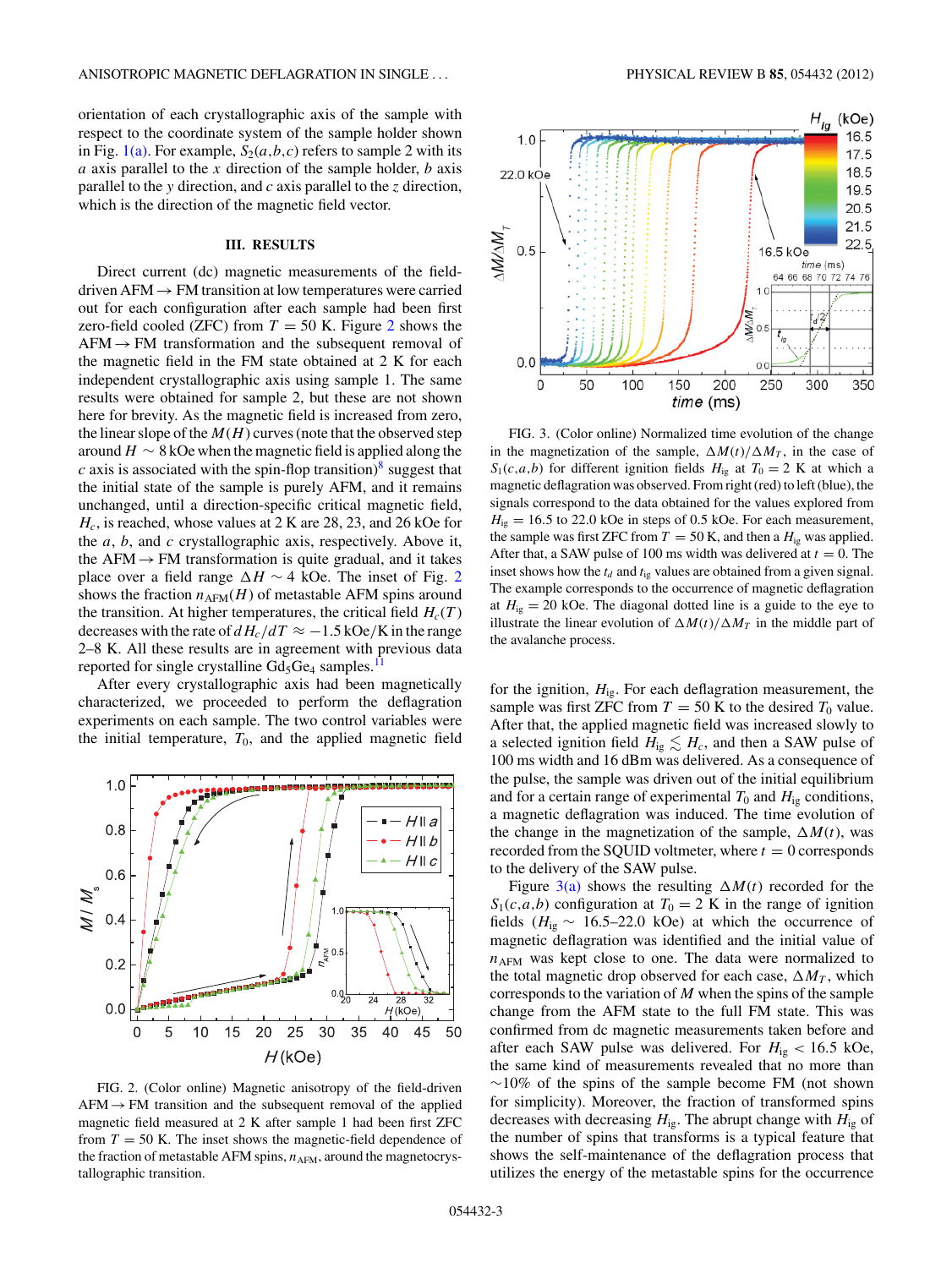<span id="page-3-0"></span>of the full phase transformation when the threshold for the ignition of the deflagration is reached.

The inset of Fig. [3](#page-2-0) shows a zoom of the signal recorded around the occurrence of the deflagration process for  $H_{ig} = 20$  kOe. Similar shapes are observed at the other ignition fields. As illustrated, two characteristic times related to the deflagration phenomenon can be identified:  $t_{ig}$ , defined as the time that is required to reach the deflagration threshold after the SAW pulse has been switched on, and  $t_d$ , defined as the subsequent time interval at which this fast change takes place due to the magnetic deflagration. To determine *t*ig, we have considered the point at which the slope in the  $\Delta M(t)$ curve exhibits a sudden change. As it can be seen in Fig. [3,](#page-2-0) during this time interval, which is much longer than  $t_d$ , most of the spins still retain the initial AFM state and only a small change in the magnetization of the sample is observed. To better identify  $t_d$ , we have used the middle part of the total magnetic change of the sample, between 0.25 and 0.75 of  $\Delta M(t)/\Delta M_T$  (illustrated with horizontal dashed lines), which corresponds to the linear stage of the signal (illustrated with a dotted line). Note that a linear evolution of the magnetization of the sample is indicative of a propagation of a phase front through the sample at constant speed. $32,43$  $32,43$ 

From Fig. [3](#page-2-0) it can be easily identified that both characteristic times are strongly influenced by the ignition field, but no remarkable differences were observed when the experimental procedure was repeated at fixed *H*ig for a wide range of different  $T_0$  values (data not shown). This is an expected behavior that follows from the theoretical expressions given in Appendix A. The speed of the deflagration front,  $v(H)$ , which is related to  $t_d(H)$ , only depends on *H* and is independent on  $T_0$ , on condition that the fraction of flammable spins,  $n_m$ , is constant [see Eq.  $(A3)$ ]. This is our case because we restrict our experiments to  $n_m = n_{AFM} \approx 1$ . On the other hand, the value of *t*ig can be theoretically found solving the inequality  $\Gamma(H,T) \geq \Gamma_c(H,T)$ , where  $\Gamma(H,T)$  is the thermal jump over the energy barrier for a single metastable spin, and  $\Gamma_c(H,T)$ [see Eq.  $(A1)$ ] is some critical value of this rate above which the nucleation of the deflagration front should take place.<sup>44</sup> Essentially, this condition is accomplished in our experiments when *T* is increased enough due to the delivery of an SAW pulse (we will show this effect in Sec. IV B), providing a certain  $t_{ig}$  value. Testing this equation for different  $T_0$  and  $H_{ig}$  values, it was confirmed that, whereas a small change in  $H_{ig}$  provides a strong change in  $t_{ig}$ , the effect of  $T_0$  is practically negligible for a wide range of experimental values. Considering this, we have focused on the field dependencies of the properties of the deflagration phenomenon among the different crystallographic axes and sample configurations.

Figure [4](#page-4-0) shows the dependencies of the characteristic times on the ignition field,  $t_d$  ( $H_{ig}$ ) and  $t_{ig}$  ( $H_{ig}$ ), obtained for the two samples and for the different configurations explored, split in two groups according to different geometrical arrangements of the crystals in the sample holder: magnetic field applied along the longest side of the crystal [see Figs.  $4(a)$  and [4\(b\)\]](#page-4-0) and magnetic field applied perpendicularly to such side [see Figs.  $4(c)$  and  $4(d)$ ]. Independently of the specific characteristic times observed for each configuration, several common features are worth noting. When *H*ig is close to *Hc*, related to the crystallographic axis of the sample that

is parallel to the applied magnetic field, both the ignition and deflagration times are rather fast, taking place only in a few tens of ms and a few ms, respectively. However, as  $H_{i}$ <sub>g</sub> moves down and away from  $H_c$ , both times increase progressively showing a non-linear dependence. Moreover, when  $H_{ig}$  is reduced far from  $H_c$ , the energy supplied by the SAW pulse is no longer sufficient to reach the ignition threshold, and therefore, the deflagration does not take place. Depending on the configuration of the sample, a few deflagrations take place even after the SAW pulse has been switched off [for example, see  $S_1(b,a,c)$  in Fig. [4\(d\)](#page-4-0) where five deflagrations exhibit  $t_{ig}$  > 100 ms], indicating again the self-maintaining character of the phenomenon.

## **IV. DISCUSSION**

There are two important features to take into account from the time values shown in Fig. [4.](#page-4-0) On the one hand, for a certain  $H_{i\varrho}$  intensity, the observed values of both characteristic times of the magnetic deflagration depend mainly on the crystallographic direction of the sample along which the magnetic field is applied. This follows for instance from strong differences observed between the values obtained for the *a* and *b* axes, where the field intervals at which the deflagrations take place do not overlap. However, notice that if the difference  $H_{i\sigma} - H_c$ , where  $H_c$  is the corresponding critical field along which the magnetic field is applied, is taken into account, the characteristic times observed for a given  $H_{ig} - H_c$  value become similar for both crystallographic orientations indicating that there is a correlation between the magnetic anisotropy of the sample and the observed deflagration times. On the other hand, the differences between the sets of data  $S_1(a,c,b)$  and  $S_1(c,a,b)$  [or  $S_2(b,c,a)$  and  $S_2(c,b,a)$ ], where the geometrical arrangements of the sample are equivalent (which would imply same lengths of propagation) and the applied magnetic field is along the same crystallographic axis, suggest that additional effects on the properties of the magnetic deflagration may come from the crystallographic orientation of the sample in the *XY* plane of the sample holder. The aim of this section is to discuss these experimental observations within the framework of the theory of magnetic deflagration to show the connection between magnetic anisotropy and the observed field dependencies, and the role of each crystallographic axis and the SAW pulse on the ignition and propagation of the flame.

## **A. Comparison of the data with the theory of magnetic deflagration**

For simplicity, and because  $t_d$  is a more reliable fingerprint of the deflagration phenomenon than *t*ig, we start our discussion focusing on this magnitude. This is related to  $v(H)$  as  $t_d(H) \simeq l_p/v(H)$ , where we have defined  $l_p$  as the length along which the deflagration front propagates inside the sample. For a planar front propagating along one of the principal crystallographic axis of the sample, the time of propagation of the flame must follow [see Eq. [\(A3\)](#page-6-0)]

$$
t_d^2(H) \approx \frac{\tau_0}{4k_B} \underbrace{\frac{l_p^2}{\kappa(T_f)}}_{g(l_p,\kappa)} \underbrace{\frac{U(H)}{T_f(H)}}_{f(H)} \exp\left[\frac{U(H)}{k_B T_f(H)}\right].
$$
 (1)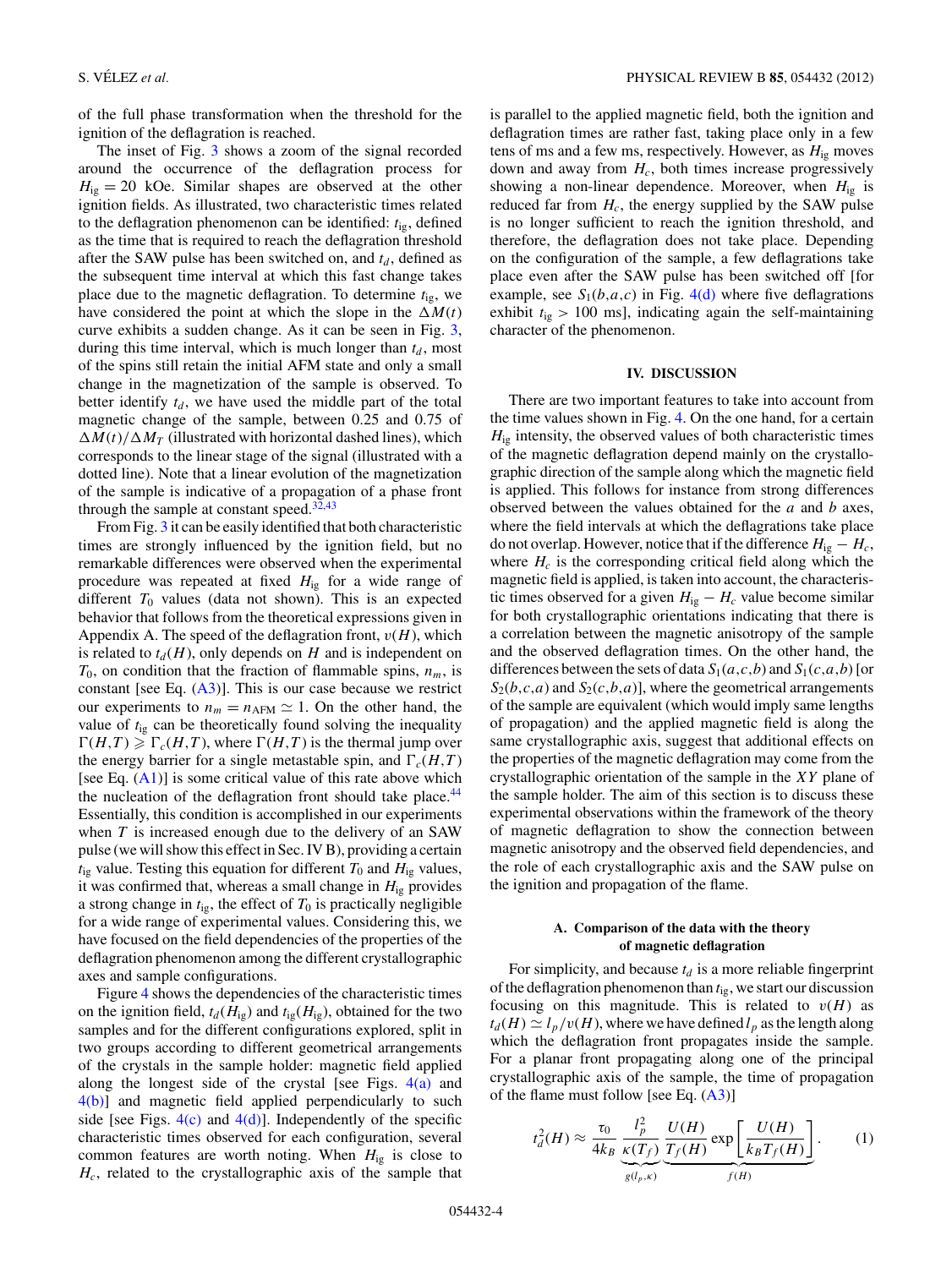<span id="page-4-0"></span>

FIG. 4. (Color online) The times of deflagration  $t_d$  and the ignition times  $t_{ig}$  obtained at different  $H_{ig}$  for the two samples studied under different sample/set-up configurations split in two groups. (a) and (b) corresponds to  $t_d$  and  $t_{ig}$ , respectively, when the applied field is along the longest side of the sample. (c) and (d) corresponds to the same data taken but for the perpendicular configurations.

Omitting nonessential factors that cannot contribute to any observable difference of the values of  $t_d$  (*H*) between samples and configurations, all the experimental dependencies to be taken into account can be split in two different functions according to their origin. The term  $f(H)$  is related to the magnetic field dependencies, i.e., the energy barrier  $U(H)$ and the temperature of the flame  $T_f(H)$  [see Eq. [\(A2\)](#page-6-0)], which essentially depends on  $\Delta E(H)^{1/4}$  because in all the data reported  $n_{AFM} \simeq 1$ . Notice that these field-dependent values correspond to the crystallographic axis along which the magnetic field is applied. On the other hand, geometrical contributions associated with the heat transport have been grouped in  $g(l_p, \kappa)$ : the propagation length  $l_p$  and the thermal diffusivity *κ*, whose values depend on the crystallographic direction along which the flame propagates. In the case when the propagation is not along one single direction, the  $g(l_p, \kappa)$  function should be modified with an appropriate combination of the values of  $\kappa$  and  $l_p$  for the axes involved in the process (we will discuss further this question in Sec. IV B). The characteristic time attempt,  $\tau_0$ , has been considered as a constant because it is typically a global parameter that characterizes the time flip of all the spins of a solid and it should be independent of the direction along which the magnetic field is applied.

For any set of data, the main contribution to  $t_d(H)$  comes from the  $f(H)$  function due to the strong field-dependent term  $\exp[U(H)/k_BT_f(H)]$ . Notice that this exponential dependence can explain the nonlinearity observed in Fig. 4. Since  $T_f(H) \propto \Delta E(H)^{1/4}$ , the values of  $t_d(H)$  should be basically determined by the field dependence of the energy barrier,  $U(H)$ , whereas  $T_f(H)$  may be basically constant for each set of data due to the quite limited range of experimental fields explored. Since the shift in the magnetic field ranges explored between different crystallographic orientations is not too large (it is approximately 20% between the crystallographic axes *a* and *c*), we can mostly charge to  $U(H)$  the magnetic field dependence of a given sample configuration, whereas the change in  $T_f(H)$  may be considered as a minor effect. In this context, the scaling of  $t_d$  with  $H_{i} - H_c$  and the magnetic anisotropy of the sample can be directly correlated through the anisotropy of  $U(H)$ . To better understand it, for a given temperature and crystallographic direction, notice that  $H_c$  corresponds to the field at which the effective energy barrier  $U(H)$  is reduced enough to get the characteristic time attempt  $\tau = \tau_0 \exp[U(H)/k_B T]$  of the order of the time of measurement.[47](#page-8-0) According to this, and taking into account that the magnetic field dependence of *U* should be the same for all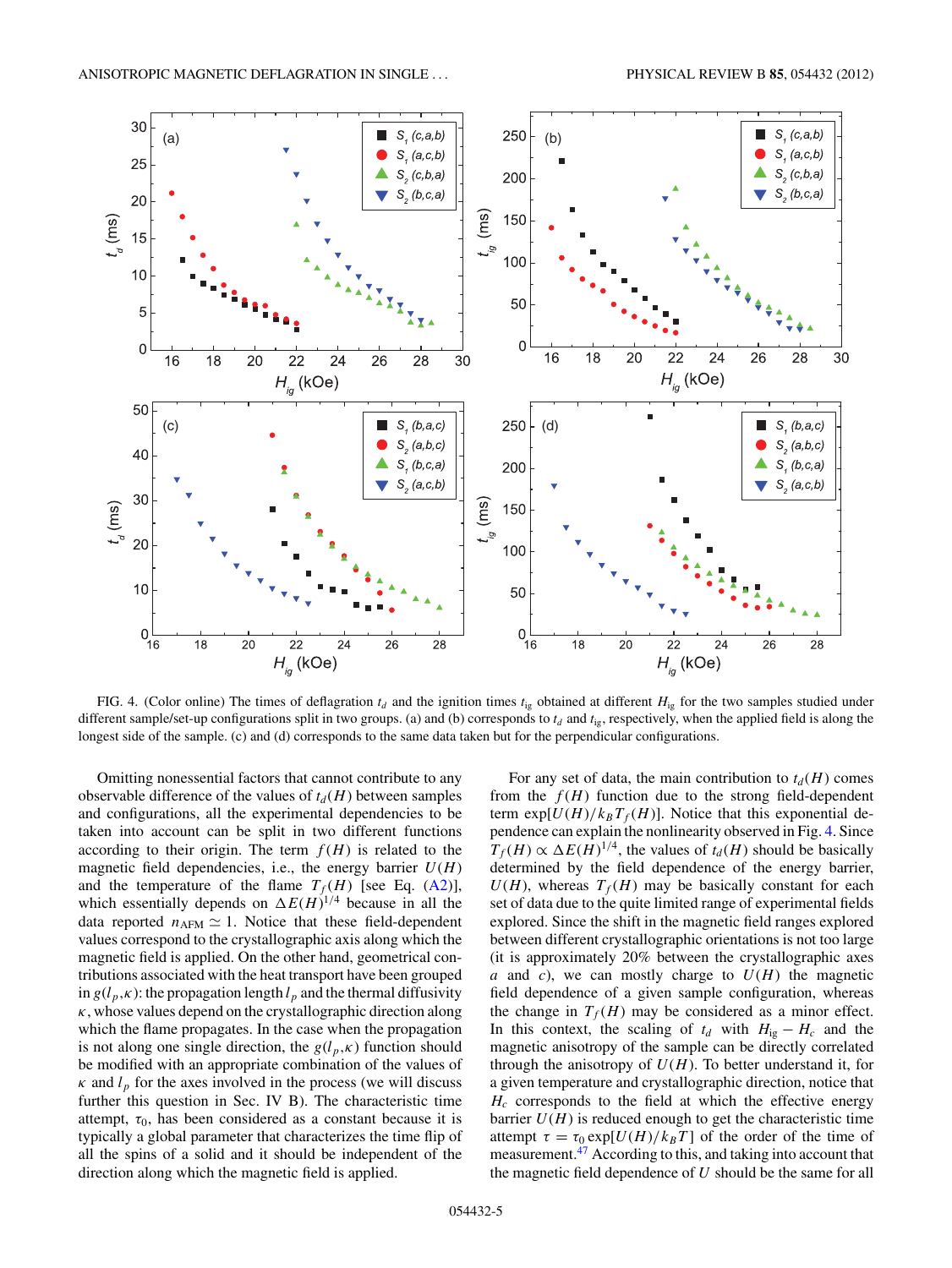crystallographic directions, for the same  $H_{ig} - H_c$  values, the strength of the energy barriers would be equal for the three axes, and therefore, similar values of  $t_d$  are expected at this same relative field despite the differences that could arise from the geometrical term. Finally, realize that the values obtained for the deflagration time are in agreement with previous values reported in polycrystalline samples.[43](#page-8-0) A numerical calculation of  $t_d$  and  $t_{ig}$  arising from the theory and a comparison with the experimental data is given in Appendix B.

#### **B. Formation of the deflagration front**

To be more precise, in our further discussion of the geometrical term  $g(l_p, \kappa)$ , we proceed to compare the data obtained for different configurations when the applied magnetic field is along the same crystallographic direction. In this case, the sets of data are controlled by the same  $f(H)$  function. Additionally, for similar geometrical arrangements in the sample holder,  $l_p$  should be expected to be not too different. Therefore the observed differences [for example, see Fig.  $4(a)$ ] must be attributed to an anisotropy of *κ*. However, to better understand this fact, we have to determine, first, what is the role of both the SAW pulse and the sample configuration on the nucleation of the deflagration front and, second, through which length(s)/direction(s) the deflagration front propagates. It could also give a reason for the different observed  $t_{\text{ig}}(H_{\text{ig}})$ values.

Considering both the location and the orientation of the sample over the piezoelectric device, the size of the sample and the quasi-independence of the amplitude of the SAW oscillations in the *z* direction, the spatial description of any deflagration phenomenon through the sample should be described in two dimensions, in which both the ignition and the propagation of the deflagration can be described in the *XY* plane. Taking into account the profile of the SAW oscillations in the *x* direction of the piezoelectric device, it is reasonable to assume that the energy is supplied to the sample mainly at the center of the bottom surface, defined as the  $(0,0)$  point in the *XY* plane. On the other hand, at the range of our working frequencies, the phonon thermalization process should occur in less than 1 ms, whereas the characteristic times involved in our experiments are at least of the order of a few ms. All these features suggest that the interaction of the SAW pulses can be approximated as a spark of fire that essentially heats the sample at the (0,0) point.

The heat supplied to the sample during a SAW pulse diffuses in the *XY* plane resulting in a thermal rise that depends on the position and the time elapsed from the ignition of the pulse. Essentially, each isotherm follows an ellipsoidal shape in the *XY* plane, whose characteristic lengths should follow the relation  $l_x/l_y \approx (\kappa_x/\kappa_y)^{1/2}$ , where  $l_i$  denotes the diffusion length along the *i* axis of the sample referred to the (0,0) point and  $\kappa_i$  is the thermal diffusivity along this axis. In the case of isotropic diffusion, the characteristic lengths  $l_x$  and  $l_y$  should be equal. Therefore, in a square geometry, where the two dimensions in the *XY* plane,  $L_x$  and  $L_y$ , are equal [this is for instance the case of the data shown in Figs.  $4(a)$  and  $4(b)$ ], the resulting characteristic times of a magnetic deflagration process should be independent on the orientation of these crystallographic axes in the *XY* plane.

However, if one crystallographic orientation would exhibit higher thermal diffusivity, the supplied heat should penetrate easier in such direction breaking the symmetry of the plane and, consequently, the resulting deflagration properties.

To illustrate the effect of the anisotropy of the thermal diffusion, let us take a square geometry in the *XY* plane and let us consider that *a* and *c* are the crystallographic axes involved in this plane for which, for example,  $\kappa_a \gg \kappa_c$ . In such case, and taking into account the geometrical restrictions imposed by the dimensions of the sample and by the point at which the heat is supplied, it can be easily found that the ratio of the ignition time values when  $\kappa_a$  is oriented parallel to the *x* direction and it is oriented along the *y* direction, verifies  $t_{ig}(\kappa_{a||}y)/t_{ig}(\kappa_{a||}x) = t_{ig}(\kappa_{c||}x)/t_{ig}(\kappa_{c||}y) \rightarrow 2$ . This is because, whereas in the first case the phase front should be generated when  $l_x \rightarrow L_x/2$ , in the second one it is generated when  $l_y \rightarrow L_y$ . Therefore the distance to be covered by the deflagration front formed is different in each case, with the ratio between the deflagration times approaching  $t_d(\kappa_{a\|} y)/t_d(\kappa_{a\|} x) = t_d(\kappa_{c\|} x)/t_d(\kappa_{c\|} y) \to 1/2.$ 

Focusing on the data shown in Fig. [4\(a\),](#page-4-0) when the *c* crystallographic axis is along the *y* direction [dots for  $S_1(a, c, b)$ ] and downward triangles for  $S_2(b,c,a)$ ,  $t_d$  is higher than when either the *b* or the *a* axis is aligned in this direction [squares for  $S_1(c,a,b)$  and upward triangles for  $S_2(c,b,a)$ ]. From the phenomenological point of view, the shape of the  $t_d$  curves for the two samples are the same when the *y* direction is parallel to  $c$ , and on the other hand, the curves at which  $c$  is parallel to *x* are also similar between them. Moreover, Fig.  $4(b)$ shows that for these sets of data, higher *t*ig values are obtained when *c* is parallel to *y* direction. These findings, together with the expected thermal diffusivity dependencies previously discussed, are indicative of smaller thermal diffusivity along the *c* axis compared to the *b* and *a* axes. From similar arguments, the values obtained in other configurations [for example, the data corresponding to the sets  $S_1(b,a,c)$  and  $S_2(a,b,c)$  in Fig. [4\(c\)](#page-4-0) and [4\(d\)\]](#page-4-0), suggest that  $\kappa_a$  should be higher than  $\kappa_b$ .

Finally, note that the differences of  $t_d$  ( $H_{ig}$ ) values observed between configurations for *H* applied along the same crystallographic direction cannot be explained by a unique scaling factor for the whole range. It should be attributed to a different ratio of distances covered by the deflagration front depending on the ignition field explored. At magnetic fields close to  $H_c$ , the system can be driven out of equilibrium easier. In other words, the deflagration front boundary should form close to the (0,0) point, whereas for smaller fields, its formation is more complicated and it should occur deeper inside the sample where the ignition can take place. $43,44$  Therefore, when  $H \to H_c$ , the phase front propagates all over the *XY* surface. However, when  $H$  explored is far away from  $H_c$ , the anisotropy of  $\kappa$  implies that the deflagration front formed should be different depending on the configuration studied as has been explained before, and then, different propagation lengths are expected. Since the deflagration time is related to the combination of both propagation lengths and thermal diffusivities involved in the process, different ratios of deflagration times are expected for different sample configurations when  $H_{i\varrho}$  varies. In conclusion, the difference observed in the magnetic field dependencies should be attributed to the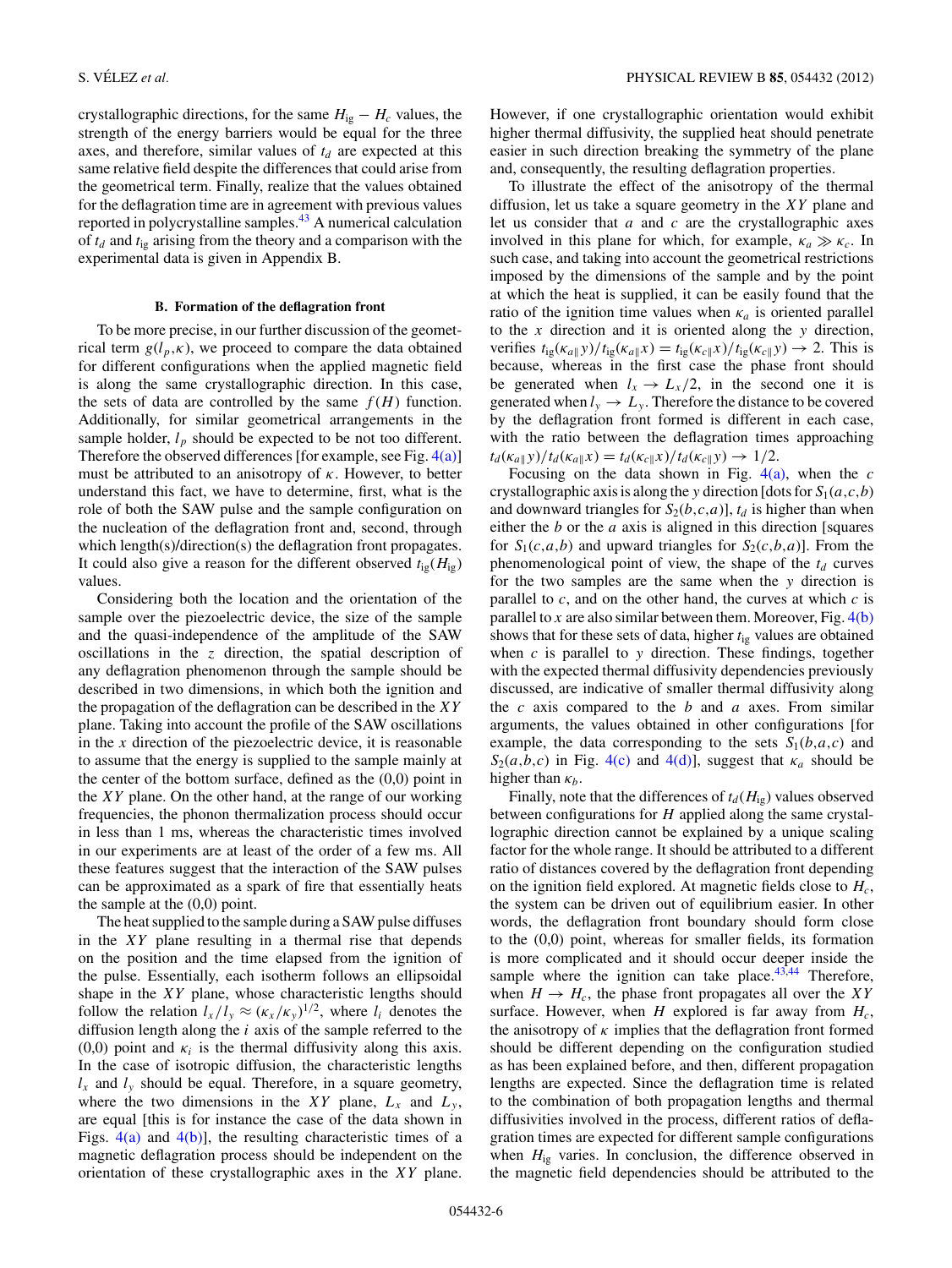<span id="page-6-0"></span>geometric function,  $g(l_p, \kappa)$ , as a consequence of nontrivial interplay between how the front is generated and how it diffuses in the *XY* plane.

### **V. CONCLUSIONS**

To summarize, magnetic deflagrations associated with the first-order  $AFM \rightarrow FM$  magnetocrystallographic transformations in single crystals of  $Gd_5Ge_4$  have been induced by controlled SAW pulses. The study has been done for different experimental conditions and configurations between the SAW pulses and the applied magnetic field with respect to the crystallographic axes of the samples. As expected, the dynamics of the process fits well within the framework of the magnetic deflagration theory, but the comparison of the data obtained between different configurations have revealed anisotropic character of the process associated with both magnetic and thermal properties of each of the three crystallographic axes of the sample. The main effect comes from the field dependence, which is correlated with the magnetic anisotropy of  $Gd_5Ge_4$ through the anisotropic character of the field dependence of the energy barrier  $U(H)$ .

The data obtained suggest that the thermal diffusivity is anisotropic, following  $\kappa_a > \kappa_b > \kappa_c$ . It plays an important role in the front formation and the subsequent propagation inside the sample due to the fact that the anisotropy of the thermal diffusion can be interpreted as hard and/or easy axes for the occurrence of the phenomenon. Electrical resistivity and magnetoresistance,<sup>52</sup> sound propagation and elastic properties<sup>[53](#page-8-0)</sup> have been previously reported to be anisotropic in these and other related alloys, what makes reasonable the conclusion about the anisotropy of the thermal conductivity.

The role of the SAW pulses in the ignition of the magnetic deflagration has been also highlighted. The directionality of the SAW pulse transferred to the sample and the characteristic times in the deflagration process suggest that the pulses act as a unidirectional heater leading to the deflagration process occurring in the perpendicular cross section of the sample. However, we note that for systems in which  $t_{ig}(H)$ or  $t_d(H)$  are less than, or at least, of the order of 1 ms, the phonon-spin interactions could play an important role in the properties of the magnetic deflagration.<sup>[54](#page-8-0)</sup> Finally, while this work concentrates on the anisotropy of the dynamics of the deflagration phenomena, the authors want to remark that simultaneous to the magnetic deflagration process, a structural change takes place in the system. Further studies should elucidate the very interesting physics of what is happening, principally, inside the magnetostructural burning front.

#### **ACKNOWLEDGMENTS**

S.V. acknowledges financial support from Ministerio de Ciencia e Innovación de España. J.M.H. and A.G.-S. acknowledge support from Universitat de Barcelona. J.T. acknowledges financial support from ICREA Academia. Work at the University of Barcelona was financially supported by the Spanish Government project MAT2008-04535 and Catalan Government project 2009SGR1249. Work at the Ames Laboratory is supported by the US Department of Energy,

Office of Basic Energy Science, Division of Materials Science and Engineering under Contract No. DE-AC02-07CH11358 with Iowa State University.

## **APPENDIX A: THEORY OF MAGNETIC DEFLAGRATION**

In magnetic deflagration, the role of fuel is played by the energy difference between the metastable and the stable states of the system, namely  $\Delta E$ . This energy difference is related to the intrinsic energy of the metastable ordered magnetic phase plus the Zeeman energy, that comes from the interaction of an external magnetic field *H* with the spins in the system. On the other hand, the rate of heat transferred from the region of *burning* spins to their *flammable* neighbors is controlled by (i) the energy barrier to be overcome by the metastable spins, *U* (ii) the so-called characteristic time attempt  $\tau_0$ , (iii) the thermal diffusivity  $\kappa$ , and (iv) the fraction of flammable spins  $n_m$ . The main difference between chemical combustion and magnetic deflagration is that the source of energy for the latter is the reordering of the spins of the system instead of an irreversible chemical reaction. Therefore magnetic deflagration becomes of special interest due to the non-destructive character of the process.

The theory of magnetic deflagration<sup>44</sup> determines the instability condition that leads a typical broad transition to the occurrence of a deflagration process. When the rate of the thermal jump over the energy barrier for a single metastable spin,  $\Gamma$ , exceeds some critical value,  $\Gamma_c$ , the nucleation of the deflagration front and the subsequent thermal runaway should take place. This critical rate can be written as

$$
\Gamma_c = \frac{8k(T)k_B T^2}{U(H)\Delta E(H)n_m l^2},\tag{A1}
$$

where *l* is some characteristic length,  $k(T) = \kappa(T)C(T)$  is the thermal conductivity, and  $C(T)$  is the specific heat. The front of propagation is identified as the *flame* of the process, whose characteristic size is  $\delta \sim [\kappa(T_f)/\Gamma(T_f)]^{1/2}$ , where  $T_f$ is the corresponding temperature of the flame, which is given by

$$
T_f = \frac{\Theta_D}{\pi} \left[ \frac{5n_m \Delta E(H)}{3k_B \Theta_D} \right]^{1/4},\tag{A2}
$$

where  $\Theta_D$  is the Debye temperature. Finally, in the approximation of a planar burning front, the speed of the flame is

$$
v(H) = \left[\frac{\kappa(T_f)}{\tau_0} \frac{4k_B T_f(H)}{U(H)}\right]^{1/2} \exp\left[\frac{-U(H)}{2k_B T_f(H)}\right].
$$
 (A3)

## **APPENDIX B: MATCHING BETWEEN THEORETICAL AND EXPERIMENTAL VALUES**

From previously reported data<sup>43</sup> of the magnetic deflagration in a polycrystalline sample of  $Gd_5Ge_4$ ,  $T_f$  was estimated to be around 30 K. Taking into account the discussion given above about the  $T_f(H)$  values of the different crystallographic axis, and that the magnetic properties of a polycrystal are averaged, we can assume that  $T_f \sim 30$  K is a good estimate of the temperature of the flame in all observed deflagrations. Thus, the thermal diffusivity of the sample is estimated to  $be^{55}$  $\kappa(T_f) \sim 3 \times 10^{-5}$  m<sup>2</sup>/s. Taking  $l_p \sim 1$  mm,  $\tau_0 \sim 10^{-7}$  s, and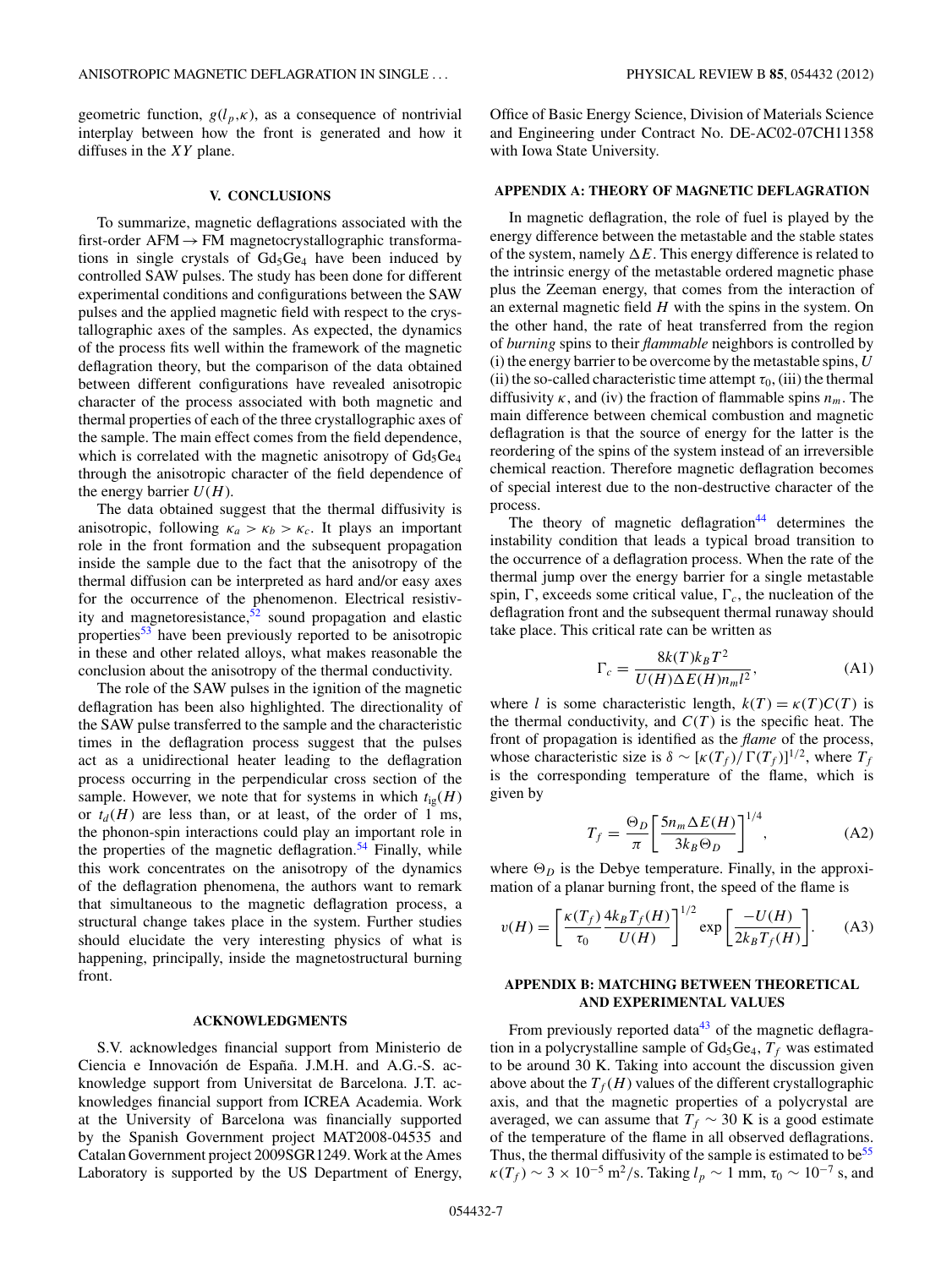considering that in our experimental field range  $U(H)$  should be around 200–300 K, one gets from Eq. [\(1\)](#page-3-0),  $t_d \sim 10$  ms, which is in good agreement with our observations. The other interesting parameter to test is the width of the flame  $\delta$ , which can be found through  $\delta \sim [\kappa(T_f)/\Gamma(T_f)]^{1/2}$ . Here,  $\Gamma(T_f)$  =  $\tau_0^{-1} \exp(-U/k_B T_f)$ , so an upper limit can be estimated to be *δ*max ∼ 0*.*1 mm, which means that a flame of this size can form and propagate inside the sample.

The values of the ignition time can be estimated solving the inequality  $\Gamma$   $\gtrsim \Gamma_c$ . Using<sup>55</sup> *k*(*T*) ∼ 8 J/s K and all the values estimated above for the magnitudes appearing in Eq. [\(A1\)](#page-6-0), the condition  $\Gamma \sim \Gamma_c$  should be accomplished for  $T_{ig} \sim 12$  K. In other words, the deflagration process may take place if the temperature in some part of the sample is quickly raised above  $T_{ig}$ .<sup>[44](#page-8-0)</sup> Although in our experiments, this cannot be done fast enough, we may assume that this condition could be accomplished if a certain volume of spins of the sample, of the

<span id="page-7-0"></span>S. VÉLEZ *et al.* PHYSICAL REVIEW B **85**, 054432 (2012)

order of the spins contained in the burning front, are heated around this temperature. Since the upper limit for the width of the deflagration front is  $\delta_{\text{max}} \sim 0.1$  mm, the upper limit for this volume is on the order of 10% of the total volume of the sample. Then, we proceed to estimate the thermal rise experimented by this volume due to a SAW pulse of  $\Delta t = 100$  ms. Assuming a good transfer between the pulse and the sample, the transferred energy is estimated to be  $E_{SAW} = P \delta t \sim 10$  mW × 0.1 s = 1 mJ. On the other hand, the heating of  $N_\delta$  moles can be expressed as  $dT = dE_{SAW}/C(T)N_{\delta}$ . In the region of interest,  $C(T) = \alpha T^3$ , where  $\alpha$  is a well-known constant whose value  $is<sup>6</sup> 0.7 J/mol K<sup>4</sup>$ . Therefore the final temperature of this volume is given by  $T_{\delta}^4 = 4\Delta E_{SAW}/\alpha N_{\delta} + T_0^4$ , where  $T_0$  is the initial temperature. In our case, the mass to be heated is  $m_\delta \sim 1$  mg, so that  $N_\delta \sim 10^{-6}$  mole. Replacing all the magnitudes in this equation by numerical values, one gets  $T_\delta \sim 9$  K, which is in agreement with the expected ignition temperature,  $T_{ig} \sim 12$  K.

\* svelez@ubxlab.com

- 1V. K. Pecharsky and K. A. Gschneidner Jr., [Phys. Rev. Lett.](http://dx.doi.org/10.1103/PhysRevLett.78.4494) **78**, [4494 \(1997\).](http://dx.doi.org/10.1103/PhysRevLett.78.4494)
- 2W. Choe, V. K. Pecharsky, A. O. Pecharsky, K. A. Gschneidner Jr., V. G. Young, and G. J. Miller, [Phys. Rev. Lett.](http://dx.doi.org/10.1103/PhysRevLett.84.4617) **84**, 4617 (2000).
- 3V. K. Pecharsky, A. P. Holm, K. A. Gschneidner Jr., and R. Rink, Phys. Rev. Lett. **91**[, 197204 \(2003\).](http://dx.doi.org/10.1103/PhysRevLett.91.197204)
- 4L. S. Sharath Chandra, S. Pandya, P. N. Vishwakarma, D. Jain, and V. Ganesan, Phys. Rev. B **79**[, 052402 \(2009\).](http://dx.doi.org/10.1103/PhysRevB.79.052402)
- 5L. Morellon, J. Blasco, P. A. Algarabel, and M. R. Ibarra, [Phys.](http://dx.doi.org/10.1103/PhysRevB.62.1022) Rev. B **62**[, 1022 \(2000\).](http://dx.doi.org/10.1103/PhysRevB.62.1022)
- 6E. M. Levin, V. K. Pecharsky, K. A. Gschneidner Jr., and G. J. Miller, Phys. Rev. B **64**[, 235103 \(2001\).](http://dx.doi.org/10.1103/PhysRevB.64.235103)
- <sup>7</sup>E. M. Levin, K. A. Gschneidner Jr., and V. K. Pecharsky, *[Phys. Rev.](http://dx.doi.org/10.1103/PhysRevB.65.214427)* B **65**[, 214427 \(2002\).](http://dx.doi.org/10.1103/PhysRevB.65.214427)
- 8E. M. Levin, K. A. Gschneidner Jr., T. A. Lograsso, D. L. Schlagel, and V. K. Pecharsky, Phys. Rev. B **69**[, 144428 \(2004\).](http://dx.doi.org/10.1103/PhysRevB.69.144428)
- <sup>9</sup>M. K. Chattopadhyay, M. A. Manekar, A. O. Pecharsky, V. K. Pecharsky, K. A. Gschneidner Jr., J. Moore, G. K. Perkins, Y. V. Bugoslavsky, S. B. Roy, P. Chaddah, and L. F. Cohen, [Phys. Rev.](http://dx.doi.org/10.1103/PhysRevB.70.214421) B **70**[, 214421 \(2004\).](http://dx.doi.org/10.1103/PhysRevB.70.214421)
- 10H. Tang, V. K. Pecharsky, K. A. Gschneidner Jr., and A. O. Pecharsky, Phys. Rev. B **69**[, 064410 \(2004\).](http://dx.doi.org/10.1103/PhysRevB.69.064410)
- 11Z. W. Ouyang, V. K. Pecharsky, K. A. Gschneidner Jr., D. L. Schlagel, and T. A. Lograsso, Phys. Rev. B **74**[, 024401 \(2006\).](http://dx.doi.org/10.1103/PhysRevB.74.024401)
- <sup>12</sup>F. Casanova, A. Labarta, X. Batlle, J. Marcos, L. Mañosa, A. Planes, and S. de Brion, Phys. Rev. B **69**[, 104416 \(2004\).](http://dx.doi.org/10.1103/PhysRevB.69.104416)
- <sup>13</sup>Z. W. Ouyang, Z. C. Xia, Y. C. Wang, and G. H. Rao, [J. Appl. Phys.](http://dx.doi.org/10.1063/1.3531995) **109**[, 023901 \(2011\).](http://dx.doi.org/10.1063/1.3531995)
- 14S. B. Roy, M. K. Chattopadhyay, P. Chaddah, J. D. Moore, G. K. Perkins, L. F. Cohen, K. A. Gschneidner Jr., and V. K. Pecharsky, Phys. Rev. B **74**[, 012403 \(2006\).](http://dx.doi.org/10.1103/PhysRevB.74.012403)
- 15S. B. Roy, M. K. Chattopadhyay, A. Banerjee, P. Chaddah, J. D. Moore, G. K. Perkins, L. F. Cohen, K. A. Gschneidner Jr., and V. K. Pecharsky, Phys. Rev. B **75**[, 184410 \(2007\).](http://dx.doi.org/10.1103/PhysRevB.75.184410)
- $^{16}O(I)$  [O(II)] is a common notation of the low-volume (high-volume) orthorhombic polymorph of Gd<sub>5</sub>Ge<sub>4</sub>. See V. K. Pecharsky and K. A. Gschneidner Jr., [Pure Appl. Chem.](http://dx.doi.org/10.1351/pac200779081383) **79**, 1383 (2007) for details.
- 17D. Paudyal, V. K. Pecharsky, K. A. Gschneidner Jr., and B. N. Harmon, Phys. Rev. B **75**[, 094427 \(2007\).](http://dx.doi.org/10.1103/PhysRevB.75.094427)
- <sup>18</sup>D. Paudyal, V. K. Pecharsky, and K. A. Gschneidner Jr., [J. Phys.](http://dx.doi.org/10.1088/0953-8984/20/23/235235) Condens. Matter **20**[, 235235 \(2008\).](http://dx.doi.org/10.1088/0953-8984/20/23/235235)
- 19D. Paudyal, Y. Mudryk, V. K. Pecharsky, and K. A. Gschneidner Jr., Phys. Rev. B **82**[, 144413 \(2010\).](http://dx.doi.org/10.1103/PhysRevB.82.144413)
- <sup>20</sup>Basically, the experimental conditions that help the occurrence of avalanches are (i) that the initial magnetic phase of the sample is mostly AFM, (ii) very low temperatures, (iii) big samples, and (iv) fast sweeping rates of the applied magnetic field.
- 21C. Paulsen, J. G. Park, B. Barbara, R. Sessoli, and A. Caneschi, [J. Magn. Magn. Mater.](http://dx.doi.org/10.1016/0304-8853(94)00638-5) **140–144**, 1891 (1995).
- 22E. del Barco, J. M. Hernandez, M. Sales, J. Tejada, H. Rakoto, J. M. Broto, and E. M. Chudnovsky, Phys. Rev. B **60**[, 11898 \(1999\).](http://dx.doi.org/10.1103/PhysRevB.60.11898)
- 23R. Mahendiran, A. Maignan, S. Hebert, C. Martin, M. Hervieu, ´ B. Raveau, J. F. Mitchell, and P. Schiffer, [Phys. Rev. Lett.](http://dx.doi.org/10.1103/PhysRevLett.89.286602) **89**, [286602 \(2002\).](http://dx.doi.org/10.1103/PhysRevLett.89.286602)
- 24L. Ghivelder, R. S. Freitas, M. G. das Virgens, M. A. Continentino, H. Martinho, L. Granja, M. Quintero, G. Leyva, P. Levy, and F. Parisi, Phys. Rev. B **69**[, 214414 \(2004\).](http://dx.doi.org/10.1103/PhysRevB.69.214414)
- 25L. M. Fisher, A. V. Kalinov, I. F. Voloshin, N. A. Babushkina, D. I. Khomskii, Y. Zhang, and T. T. M. Palstra, [Phys. Rev. B](http://dx.doi.org/10.1103/PhysRevB.70.212411) **70**, 212411 [\(2004\).](http://dx.doi.org/10.1103/PhysRevB.70.212411)
- 26D. S. Rana and S. K. Malik, Phys. Rev. B **74**[, 052407 \(2006\).](http://dx.doi.org/10.1103/PhysRevB.74.052407)
- 27V. Hardy, S. Majumdar, S. J. Crowe, M. R. Lees, D. M. Paul, L. Hervé, A. Maignan, S. Hébert, C. Martin, C. Yaicle, M. Hervieu, and B. Raveau, Phys. Rev. B **69**[, 020407 \(2004\).](http://dx.doi.org/10.1103/PhysRevB.69.020407)
- 28B. Maji, K. G. Suresh, and A. K. Nigam, [Europhys. Lett.](http://dx.doi.org/10.1209/0295-5075/91/37007) **91**, 37007 [\(2010\).](http://dx.doi.org/10.1209/0295-5075/91/37007)
- 29F. Fominaya, J. Villain, P. Gandit, J. Chaussy, and A. Caneschi, [Phys. Rev. Lett.](http://dx.doi.org/10.1103/PhysRevLett.79.1126) **79**, 1126 (1997).
- 30L. Ghivelder and F. Parisi, Phys. Rev. B **71**[, 184425 \(2005\).](http://dx.doi.org/10.1103/PhysRevB.71.184425)
- 31Y. Suzuki, M. P. Sarachik, E. M. Chudnovsky, S. McHugh, R. Gonzalez-Rubio, N. Avraham, Y. Myasoedov, E. Zeldov, H. Shtrikman, N. E. Chakov, and G. Christou, [Phys. Rev. Lett.](http://dx.doi.org/10.1103/PhysRevLett.95.147201) **95**[, 147201 \(2005\).](http://dx.doi.org/10.1103/PhysRevLett.95.147201)
- $32A$ . Hernández-Mínguez, J. M. Hernandez, F. Macià, A. García-Santiago, J. Tejada, and P. V. Santos, [Phys. Rev. Lett.](http://dx.doi.org/10.1103/PhysRevLett.95.217205) **95**, 217205 [\(2005\).](http://dx.doi.org/10.1103/PhysRevLett.95.217205)